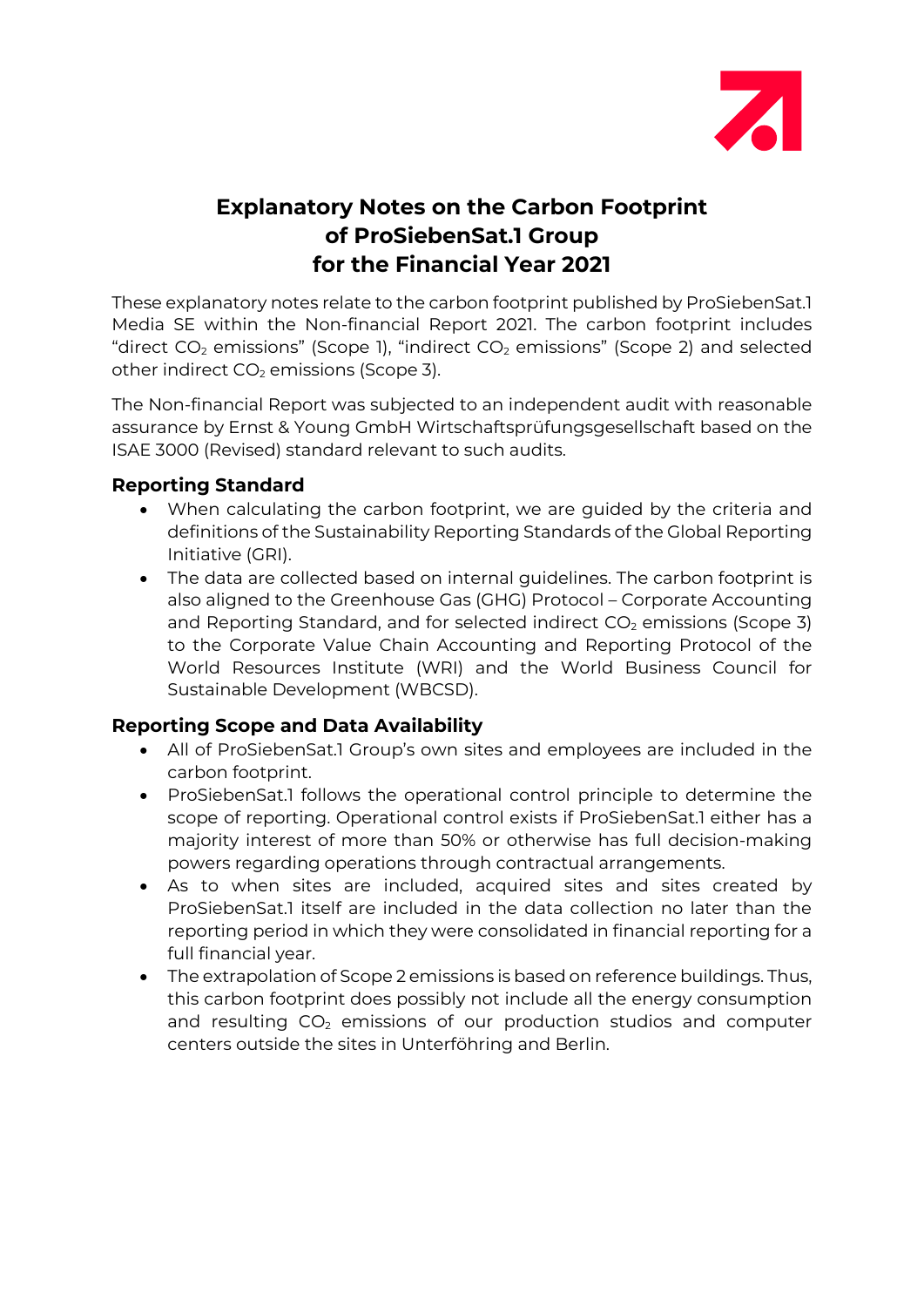

### **Calculation of the Carbon Footprint**

The calculation of the carbon footprint is based on  $CO<sub>2</sub>$  equivalents and includes all greenhouse gases according to the Kyoto Protocol based on a global warming potential of 100 years. For external reporting, three categories – known as "Scopes" – are identified:

**Scope 1 (direct CO<sub>2</sub> emissions):** Emission sources owned by ProSiebenSat.1 Group or subject to its control, including:

- Vehicle fleet
- Fuel oil

**Scope 2 (indirect CO<sub>2</sub> emissions):** Emissions caused by the consumption of purchased energy, including:

- Electricity
- District heating and geothermal energy

**Scope 3 (CO<sub>2</sub> emissions from upstream and downstream stages of the value chain):** Scope 3 emissions of the following categories according to "WRI/WBCSD Corporate Value Chain Accounting and Reporting Protocol" were identified for 2021:

- Fuels and energy-related activities not included in Scope 1 or 2
- Waste from operating processes
- Employee commuting
- Business travel (plane, train, rental car and taxi)

#### **Use of Emission Factors**

- Direct (Scope 1)  $CO<sub>2</sub>$  emissions and other indirect (Scope 3)  $CO<sub>2</sub>$  emissions are calculated using generally accepted emission factors published by recognized organizations.
- For indirect (Scope 2)  $CO<sub>2</sub>$  emissions according to the "location-based" method, generally accepted, country-specific electricity and district heating system emission factors published by recognized organizations are used. The "market-based" method uses specific emission factors provided by the supplier.
- In this context, we do not calculate any Scope 2 emissions for the purchase of electricity from hydropower if the proofs of origin provided meet our quality criteria.
- Specific emission factors provided by the supplier are also used for purchased heat and cooling.
- Offsetting of  $CO<sub>2</sub>$  emissions agreed under business contracts with transport service providers is reported separately.